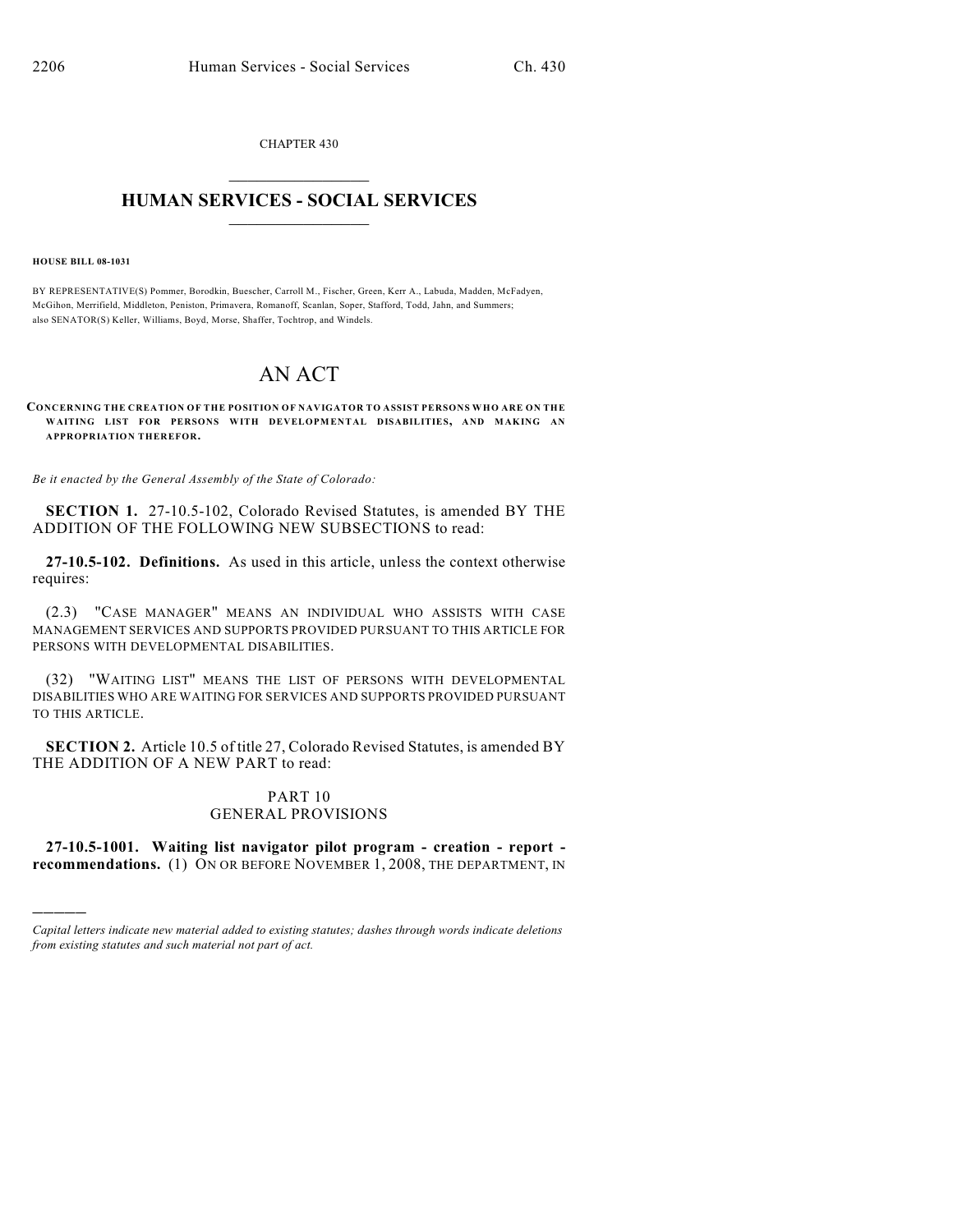CONSULTATION WITH COMMUNITY CENTERED BOARDS, SHALL DEVELOP AND CREATE A PILOT NAVIGATOR PROGRAM, REFERRED TO IN THIS PART 10 AS THE "PILOT PROGRAM". AS DETERMINED BY THE DEPARTMENT, THE PILOT PROGRAM SHALL BE IMPLEMENTED IN ONE OR MORE COMMUNITY CENTERED BOARD REGIONS OF THE STATE AND SHALL SERVE PERSONS ON THE WAITING LIST FOR DEVELOPMENTAL DISABILITIES SERVICES. IN ADDITION TO PROVIDING NAVIGATOR SERVICES TO PERSONS ON THE WAITING LIST FOR DEVELOPMENTAL DISABILITIES SERVICES, THE PILOT PROGRAM SHALL EXAMINE THE FEASIBILITY OF ESTABLISHING A STATEWIDE NAVIGATOR PROGRAM.

(2) AS PART OF THE PILOT PROGRAM, THE DEPARTMENT SHALL STUDY THE EFFECTIVENESS OF THE FOLLOWING POSSIBLE NAVIGATOR DUTIES:

(a) HELPING INDIVIDUALS ON THE WAITING LIST AND THEIR FAMILIES TO UNDERSTAND THE WAITING LIST PROCESS;

(b) PROVIDING INDIVIDUALS AND FAMILIES ON THE WAITING LIST WITH COMPREHENSIVE INFORMATION REGARDING THE OPTIONS AVAILABLE TO THEM;

(c) PERFORMING SURVEYS AND OUTREACH TO INDIVIDUALS ON THE WAITING LIST AS DESCRIBED IN THIS ARTICLE;

(d) PROVIDING INDIVIDUALS AND FAMILIES ON THE WAITING LIST WITH ANSWERS AND GUIDANCE REGARDING THEIR STATUS ON THE WAITING LIST;

(e) PROVIDING INDIVIDUALS AND FAMILIES WITH INFORMATION AND GUIDANCE REGARDING COLORADO'S COMMUNITY CENTERED BOARD SYSTEM FOR PERSONS WITH DEVELOPMENTAL DISABILITIES AND THE AVAILABILITY OF RESOURCES AND CHOICES STATEWIDE THROUGH THE COMMUNITY CENTERED BOARD SYSTEM;

(f) COMMUNICATING AND COORDINATING WITH CASE MANAGERS AT COMMUNITY CENTERED BOARDS REGARDING AN INDIVIDUAL'S PLACE ON THE WAITING LIST; AND

(g) ASSISTING INDIVIDUALS AND FAMILIES ON THE WAITING LIST FIND AND CHOOSE APPROPRIATE RESOURCES WHILE ON THE WAITING LIST. THIS ASSISTANCE MAY INCLUDE WORKING WITH INDIVIDUALS WHO ARE WAITING FOR SERVICES TO FACILITATE ACCESS TO STATE AND LOCAL RESOURCES AVAILABLE OUTSIDE OF, OR IN ADDITION TO, WAIVER-BASED SERVICES AND SUPPORTS.

(3) ON OR BEFORE NOVEMBER 1, 2009, THE DEPARTMENT SHALL SUBMIT A REPORT ON THE PILOT PROGRAM TO THE JOINT BUDGET COMMITTEE AND THE HEALTH AND HUMAN SERVICES COMMITTEES OF THE SENATE AND THE HOUSE OF REPRESENTATIVES, OR ANY SUCCESSOR COMMITTEES. THE REPORT SHALL CONTAIN, AT A MINIMUM, RECOMMENDATIONS FOR NAVIGATOR CASELOAD RATIOS, DUTIES A NAVIGATOR SHOULD PROVIDE TO BE AN EFFECTIVE RESOURCE FOR INDIVIDUALS AND FAMILIES ON THE WAITING LIST, FUNDING LEVELS, AND ANY OTHER INFORMATION THE DEPARTMENT DEEMS APPROPRIATE IN DETERMINING THE FEASIBILITY OF A STATEWIDE NAVIGATOR PROGRAM.

**SECTION 3. Appropriation - adjustments to the 2008 long bill.** (1) In addition to any other appropriation, there is hereby appropriated, out of any moneys